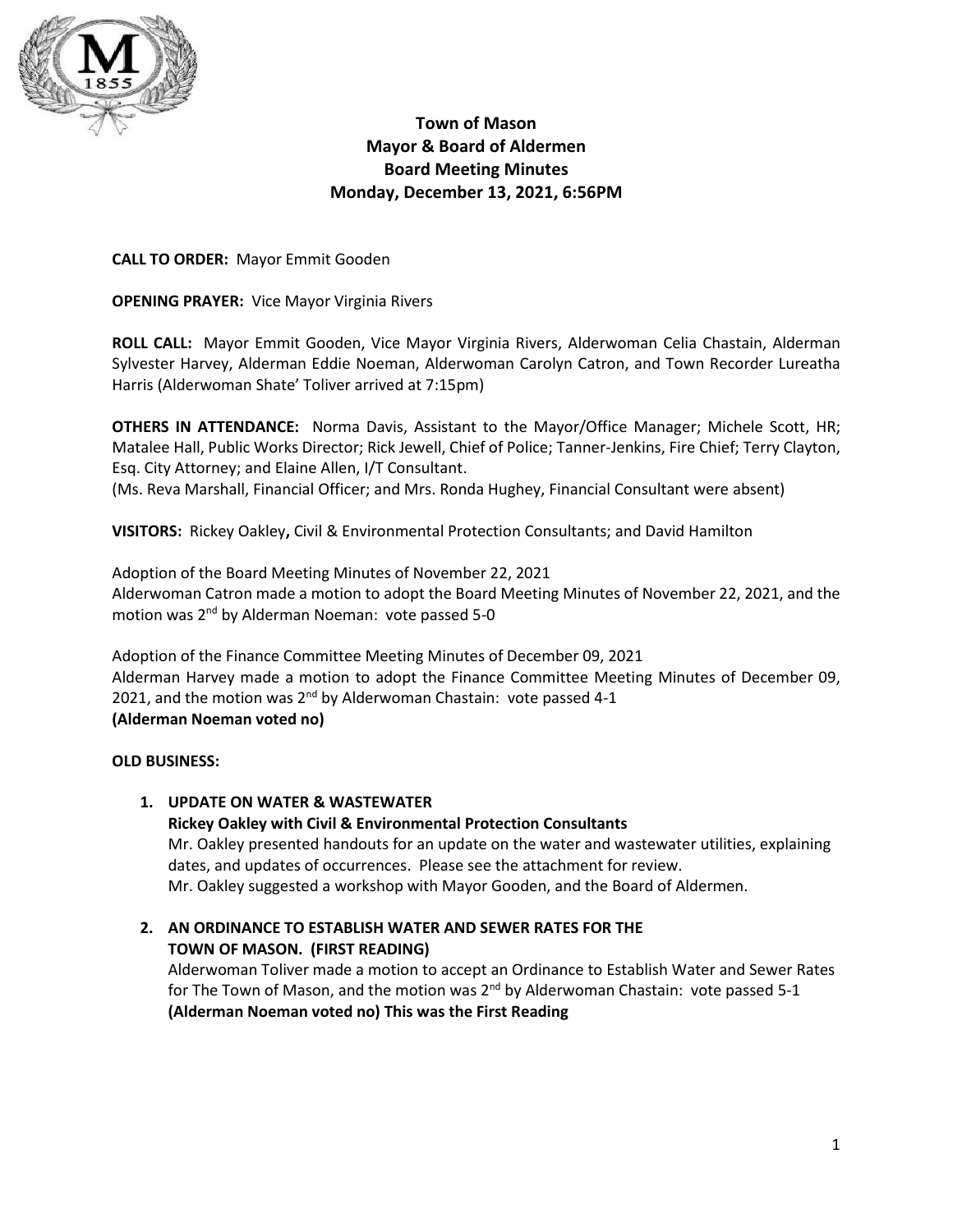

### **NEW BUSINESS:**

### **1. REVIEW AND DISCUSS PERMIT FEES FOR INCREASES**

Mayor Gooden recommend moving the permit fee increases to the Finance Committee Meeting in January of 2022, for further discussion. (Ms. Marshall was unavailable absent)

#### **2. REVIEW AND DISCUSS COURT COST FEES FOR INCREASES**

Mayor Gooden recommend moving the court cost fee increases to the Finance Committee Meeting in January of 2022, for further discussion. (Ms. Marshall was unavailable absent)

#### **3. UPDATE ON SKYCOP**

Mayor Gooden recommend further discussion on the skycop, at the Finance Committee Meeting in January 2022. (Ms. Marshall was unavailable absent)

### **4. RECOMMENDATION FOR A CHECK SIGNER**

Mayor Gooden made a recommendation to remove Ms. Michele Scott, as a check signer and add Ms. Lureatha Harris as a check signer. Mayor Gooden said in case of emergencies, Ms. Harris would be available, and two (2) signatures are required as a check signer. Alderman Harvey made a motion to remove Ms. Michele Scott as a check signer, and add Ms. Lureatha Harris as a check signer, and the motion was 2<sup>nd</sup> by Alderman Noeman: vote passed 6-0.

### **City Attorney**

Terry Clayton, Esq. City Attorney **(No Report)**

#### **Economic & Community Development and Office Manager**

Norma Davis, Assistant to the Mayor

Alderman Noeman made a motion to accept the Economic & Community Development and Office Manager Report, and the motion was 2<sup>nd</sup> by Alderwoman Catron: vote passed 6-0

#### **HR Department**

Michele Scott, HR Manager

Ms. Scott reported that City Hall will be closed Friday, December 24, 2021, in observance of Christmas Eve, and Monday, December 27, 2021, in observance of Christmas Day. City Hall will be closed on Monday, January 03, 2022, in observance of New Year's Day and reopen on Tuesday January 04, 2022.

### **Finance and Administration Department**

Reva Marshall, Financial Officer **(No Report)**

### **Fire Department**

Tanner Jenkins, Fire Chief

Alderwoman Catron made a motion to accept the Fire Department Report, and the motion was 2<sup>nd</sup> by Alderwoman Rivers: vote passed 6-0

Mayor Gooden made a recommendation to bring Fire Engine #72, back to Mason until repairs are made. Alderman Harvey made a motion to bring Fire Engine #72 back to Mason, and the motion was 2<sup>nd</sup> by Vice Mayor Rivers: vote passed 6-0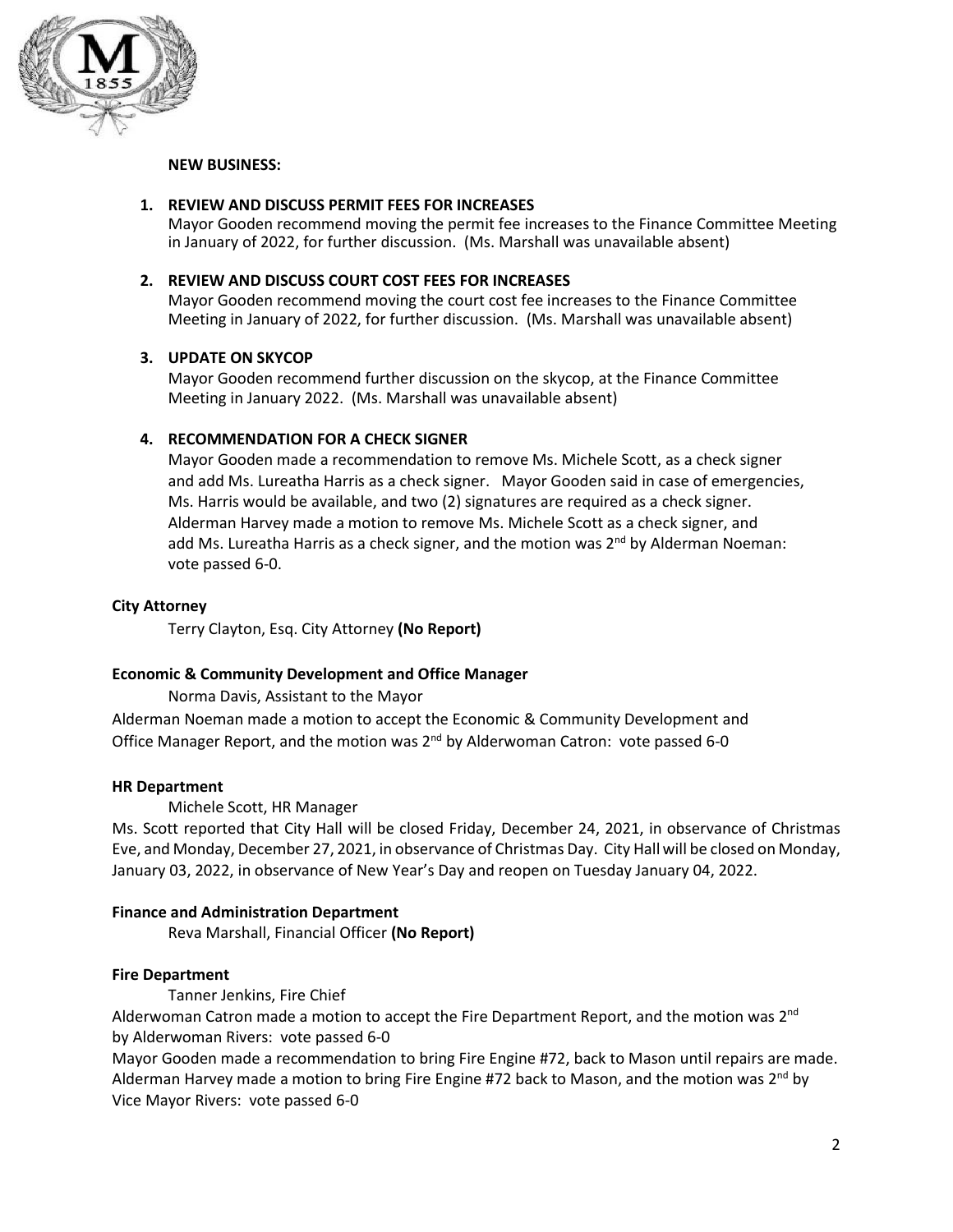

The Tipton County Hazard Mitigation Plan has been approved and requires the Board to adopt a Resolution accepting the current plan. Alderman Harvey made a motion to adopt a Resolution accepting the Tipton County Hazard Mitigation Plan, and the motion was 2<sup>nd</sup> by Alderwoman Chastain: vote passed 5-1 **(Alderman Noeman voted no)**

# **Parks & Public Works Department**

Matalee Hall, Public Works Director

Mayor Gooden recommend checking with Lt. Coleman about the damages caused to the regulator station that involved an auto accident in Richland Hills. Alderwoman Toliver made a motion to accept the Parks & Public Works Department Report, and the motion was 2<sup>nd</sup> by Vice Mayor Rivers: vote passed 6-0

Vice Mayor Rivers made a motion to have the fire hydrogens pressure tested and painted. This would be a cost of possibly \$75.00 (seventy-five dollars) per hydrogen, and the motion was 2<sup>nd</sup> by Alderwoman Toliver: vote passed 6-0

Mr. Hall will check into getting stop signs on Highway 59 & 70, on both sides of the Highway, including Finde Naifeh Drive.

### **Police Department**

Chief Richard Jewell

Vice Mayor Rivers made a motion to accept the Police Department Report, and the motion was 2<sup>nd</sup> by Alderman Noeman: vote passed 6-0

# **Mayor's Period:**

Mayor Gooden reported, there was a nice turnout for the breakfast with Santa Event, including food, toys, and fun.

# **Constituents Comments/Concerns: (2 minutes)**

### **Mr. David Hamilton**

Mr. Hamilton was introduced to the Mayor and Board of Aldermen by Chief Jewell. Mr. Hamilton said he has a love for law enforcement, and was made aware of help needed for the Mason PD. Mr. Hamilton donated three (3) police vehicles, and two (2) moving radar units to the department. Mayor Gooden, and the Board of Aldermen "Thanked" Mr. Hamilton for his generous donations, and act of kindness.

# **Alderman Eddie Noeman**

Alderman Noeman spoke about budget deficits and bringing in new businesses to the Town. Mayor Gooden informed Alderman Noeman, that the Office of the Comptrollers are reviewing the Towns' Financials.

### **ANOUNCEMENTS:**

**Vice Mayor Rivers announced on December 18, 2021, there is going to be a food give-away at Greenleaf Community Church.**